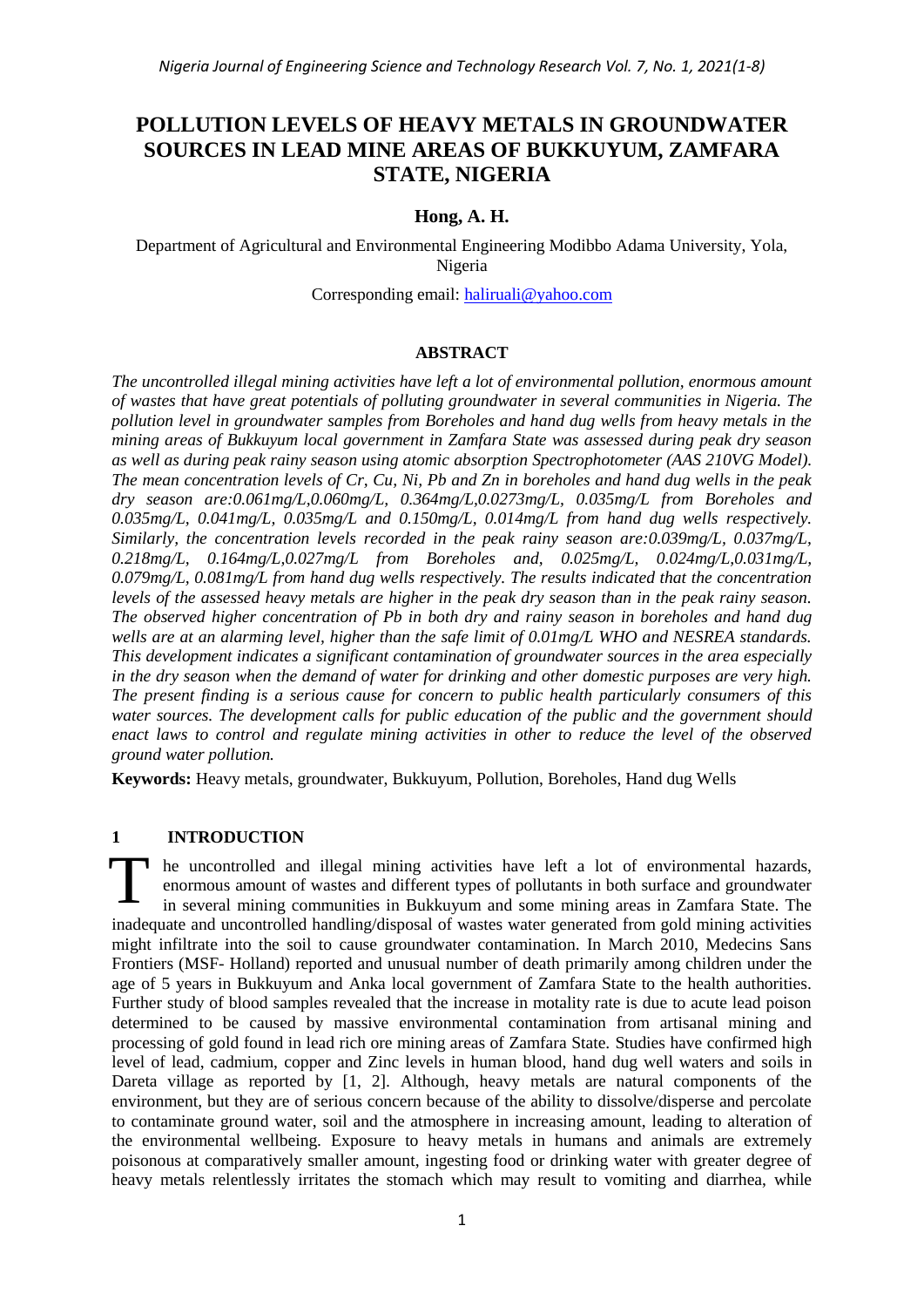greater exposure to lead might be minimizing response period and may result to anemia, a disease of blood in humans. Heavy metals are reported to encourage tumor and mutation at greater amount in animals. They have the capacity of producing harm to germ cells of female and male in animals. They are considered as a growing toxin which when bio accumulates in plant may be transferred into the food chain to affect the health of humans. Heavy metals have the tendency of being nonbiodegradable, accumulate in living organisms and have the potential of contaminating ground water resources in the affected areas of Bukkuyum local government in Zamfara state, and therefore there is the urgent need to test and determine the concentration levels of heavy metals in the ground water sources in mining areas of Bukkuyum local government in Zamfara State.

#### **2 THE STUDY AREA**

Bukkuyum is one of the 14 Local Governments in Zamfara State. It is located between latitudes 12° 08<sup> $\text{100}$ </sup>N and 12° 018'N, and longitudes 5° 28<sup> $\text{100}$ </sup>E and 5° 1333∘E. With a land area of  $3,214 \text{km}^2$ , Bukkuyum has a population of 211,633 people according to National Population Census of (2006). The major Communities in the area includes: Gwashi, Kyaram, Masama, Adabka, Nasarawa, Ruwanyashi, Jema and Zurummal respectively. The major income generation of inhabitants are agriculture and Gold mining. The climate of Bukkuyum is warm tropical with temperatures rising up to 38 to 45<sup>°</sup>C between March and May each year. Rainy season starts in late May to September while the dry season lasts from October to April. There are two major soil types, ferruginous tropical soils and lithosols soils which dominate the local government area [3]. The vegetation of the area consists of northern Guinea Savannah which characterized by short and stringy shrubs as indicated in Figure 1.



#### Figure I. Sampling areas of Bukkuyum in Zamfara State

# **3 ATERIALS AND METHODS**

#### **3.1 Water sampling and preservation**

Field work begun immediately after the identification of thirty sampling points in five villages labelled as Bukkuyum 1, 2, 3,4 and 5 in the study area during peak period of dry and rainy seasons respectively. glass wares, polyethylene bottles, distilled water, concentrated HCl acid, beakers, hot plate, filter paper, volumetric flask, bucket, rope and clock watch were used throughout the experiment. Groundwater samples from borehole and hand-dug well were collected in April and August, 2017 which were the peak periods during dry and rainy seasons in accordance with standard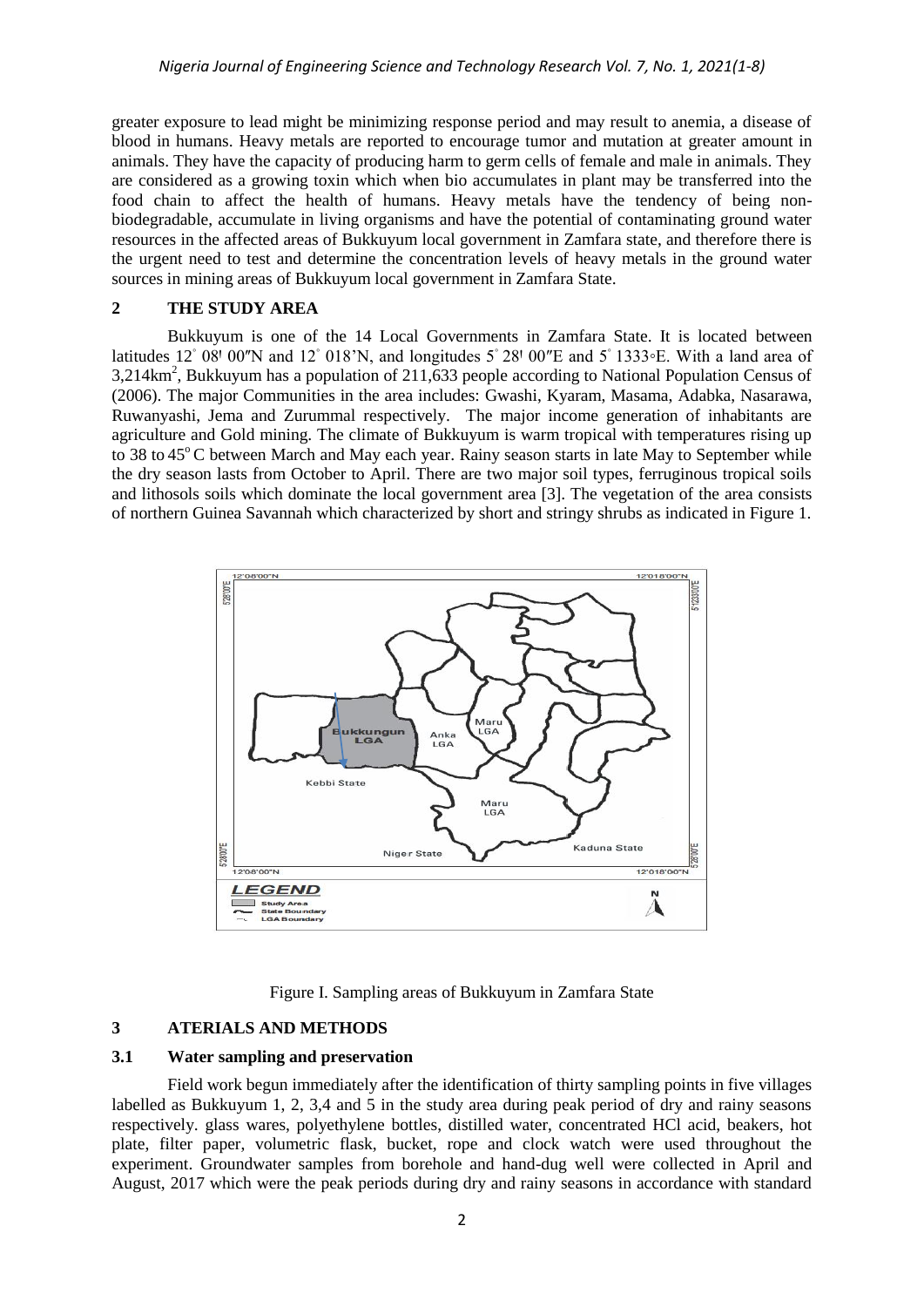procedures by [4] from the study area. 5 borehole waters and 15 hand dug well water samples each were collected from different boreholes and hand dug wells in five endemic villages in Bukkuyum, LGA, this gave a total of 100 water samples all within the study area in Bukkuyum LGA, Zamfara state, Nigeria. The samples were collected in pre-cleaned one litter polyethylene plastic bottles and acidified with concentrated hydrochloric acid (HCl) to less than PH 2.0 and respectively labeled. Similarly, water samples from boreholes were also obtained directly from the water pump and each sample bottle with it cap was rinsed three times with the water sample. These water samples were subsequently stored at  $4^{\circ}$ C for a short time as possible before laboratory analysis to minimize physiochemical changes [5]. Thereafter, the samples were transported to the laboratory in soil science department, Bayero University Kano, Nigeria for further analysis of parameters such as Chromium, Copper, Nickel, Lead and Zinc.

#### **3.2 Digestion of prepared water samples**

100ml of well mixed acid preserved water sample was transferred into a beaker and 5ml of concentrated HCl was added. The beaker was placed on a hot plate and allowed to evaporate to about 5ml without boiling, the sample was then allowed to cool before it was filtered through what man No. 4 filter paper. It was then diluted up to 100ml with distilled water in a volumetric flask which was then used in Atomic Absorption Spectrophotometer machine for analysis of the heavy metals involved.

#### **3.3 Analysis of the prepared water samples**

After digestion of the water samples, heavy metals of interest were assayed in the water sample using AAS 210GP in the laboratory. Volume of 25 ml of the prepared sample was aspirated into the electro-thermal device (Nebulizer – spray chamber) of AAS 210VGP machine where it was vaporized and atomized. Ratio of the proper wavelength is then pass through the vapor containing the ground state atoms of the metal where absorption occurs. The magnitude of the AAS absorption signal is directly proportional to the concentration of the analyte metal in the sample solution. This procedure was adopted for all the water sample [6]. The data obtained from laboratory analysis of the heavy metals were analyzed using simple descriptive statistics and the results are presented in the Table 1 and Figures 1 to 5.

### **4 RESULTS AND DISCUSSIONS**

The analyzed results of concentration levels of heavy metals in ground waters (boreholes and wells) in the dry season and rainy season from Bukkuyum local government area of Zamfara State is presented in Table 1.

| Sample               | Water            | No. | Elements | Dry Season<br>Concentration |       | Rainy Season<br>Concentration |       | <b>WHO</b>     | <b>NESREA</b> |
|----------------------|------------------|-----|----------|-----------------------------|-------|-------------------------------|-------|----------------|---------------|
| Location             | Sample           |     | (mg/L)   |                             |       |                               |       | (2011)         | (2011)        |
|                      |                  |     |          | range                       | mean  | range                         | mean  | <b>STD</b>     | <b>STD</b>    |
| Bukkuyum<br>1        | <b>Boreholes</b> | 5   | Cr       | 0.029-0.072                 | 0.061 | $0.015 - 0.059$               | 0.039 | 0.05           | 0.05          |
|                      | Wells            | 15  | Cr       | 0.028-0.087                 | 0.06  | 0.015-0.074                   | 0.037 | 0.05           | 0.05          |
| Bukkuyum<br>2        | <b>Boreholes</b> | 5   | Cu       | 0.027-0.545                 | 0.364 | 0.091-0.364                   | 0.218 | 2              | 1             |
|                      | Wells            | 15  | Cu       | 0.091-0.364                 | 0.273 | $0.091 - 0.273$               | 0.164 | $\overline{2}$ | 1             |
| <b>Bukkuvum</b><br>3 | <b>Boreholes</b> | 5   | Ni       | 0.027-0.082                 | 0.035 | 0.014-0.055                   | 0.027 | 0.07           | 0.06          |
|                      | Wells            | 15  | Ni       | 0.014-0.068                 | 0.035 | 0.014-0.055                   | 0.025 | 0.07           | 0.06          |
| Bukkuyum<br>4        | <b>Boreholes</b> | 5   | Pb       | 0.022-0.065                 | 0.041 | $0.011 - 0.043$               | 0.024 | 0.01           | 0.01          |
|                      | wells            | 15  | Pb.      | 0.011-0.055                 | 0.035 | 0.011-0.024                   | 0.031 | 0.01           | 0.01          |
| Bukkuyum<br>5.       | <b>Borehole</b>  | 5   | Zn       | $0.011 - 0.027$             | 0.15  | 0.036-0.143                   | 0.079 | 5              | 4             |
|                      | Wells            | 15  | Zn       | $0.017 - 0.250$             | 0.143 | 0.036-0.179                   | 0.081 | 5              | 4             |

Table 1. Mean concentration levels of heavy metals in Groundwater samples of Bukkuyum in Zamfara State, Nigeria

WHO = Word Health Organization Standard, NESREA = National Environmental Standards and Regulation Enforcement Agency.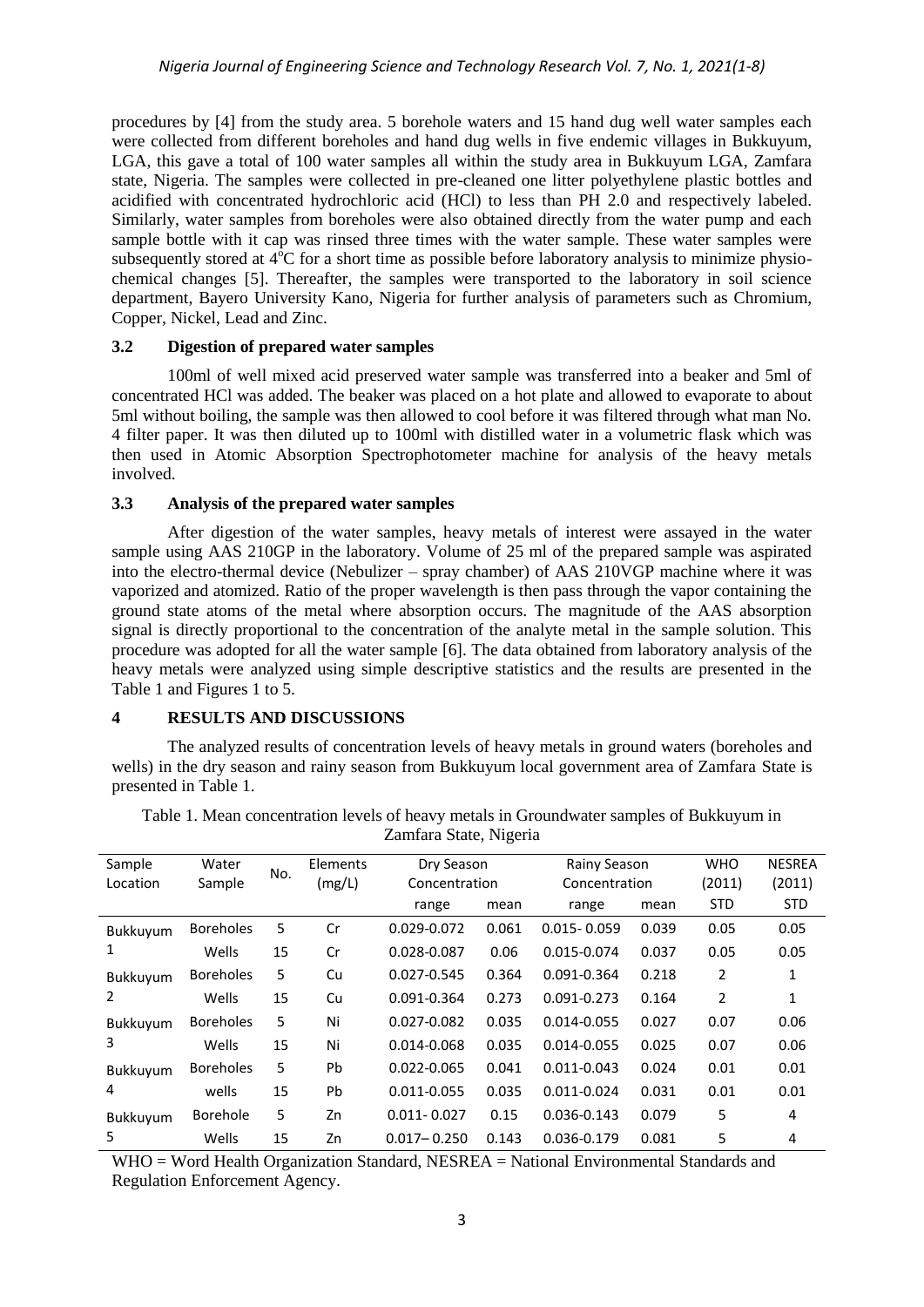### **4.1 Levels of Chromium in Groundwater**

The concentration levels of chromium in borehole water ranged from 0.029 to 0.072 mg/L with a mean value of 0.061 mg/L in the dry season, while a range value of 0.028 to 0.087 mg/L with a mean of 0.060 mg/L was observed in hand dug wells. In the rainy season, a range value of 0.015 to 0.059 mg/L with a mean value of 0.039 mg/L was observed in borehole waters, while in wells the value range of 0.015 to 0.074 mg/L with a mean of 0.037 mg/L was observed. The chromium concentration level values were observed to be higher in peak dry season than in the rainy season which could largely be attributed to dilution. However, the mean concentration levels of chromium irrespective of the season were observed to be above the World Health Organization limit of 0.05 mg/L indicating that pollution of chromium is evident in the ground water sources of Bukkuyum (Figure 1). The higher concentration of Chromium recorded in this study is far higher than the value of 0.01 mg/L of chromium reported by Mohammed and [7] for pollution of ground water sources of Mumbai and Bead district of India. The findings in our present study is however are in line with that of [8].





# **4.2 Levels of Copper in Groundwater**

The concentration levels of copper recorded in this study for boreholes and wells ranged from 0.027 to 0.545mg/L with mean of 0.364mg/L and 0.091 to 0.364mg/L with mean of 0.273mg/L in the dry season, while during the rainy season, the concentration level range of 0.091 to 0.364mg/L with mean of 0.218mg/L and 0.091 to 0.273mg/L with mean of 0.164 mg/L were recorded respectively. The observed concentration levels of copper in groundwater are slightly lower than the limit of 1.0 mg/L of NESREA Standard indicating that interms of copper, no pollution is likely to be expected, however, in the long run the result is a pointer of a potential pollution unless remedial measures are taken quickly (Figure 2). [9] reported higher concentration of Cu, Cr, Pb and Cd for marine water from Lagos coastal areas to exhibit concentration higher than the acceptable limit of World Health Organization. The sources of copper that might possibly be responsible for the present high level of copper in groundwater could be attributed to anthropogenic activities, small scale iron smelting and industrial operation could increase the level of copper on the soil surface which in the long run percolate into the ground water to cause the possible groundwater pollution. Excessive dumping of wastes, without proper means of good adequate dispersal like a design landfill may also trigger groundwater pollution.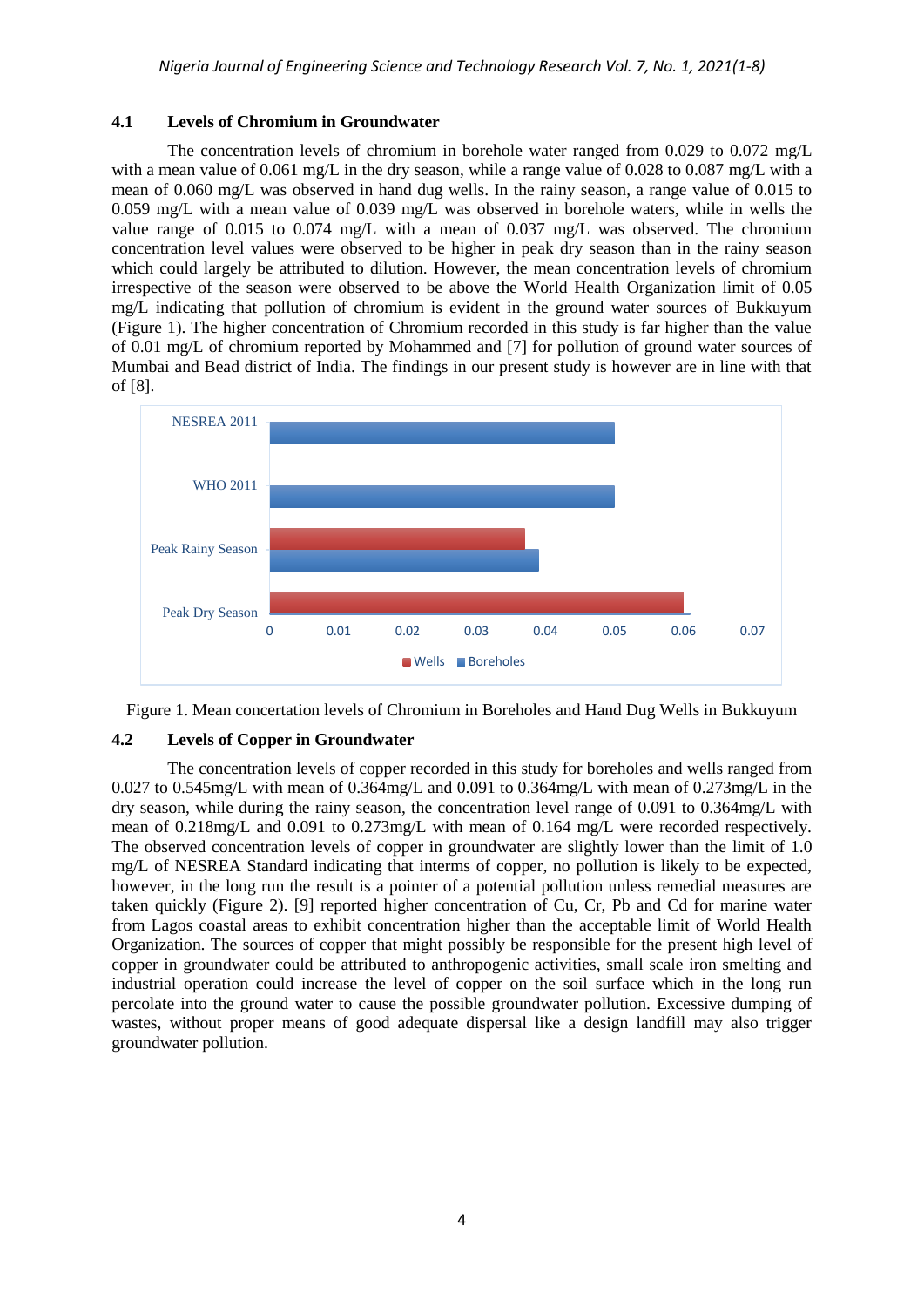

Figure 2. Mean concertation levels of Copper in Boreholes and Hand Dug Wells in Bukkuyum

# **4.3 Levels of Nickel in Groundwater**

The observed concentration levels of nickel in boreholes and hand dug wells ranged from 0.027 to 0.082 mg/L with mean of 0.035 mg/L and 0.014 to 0.068 mg/L with mean of 0.035 mg/L in the dry season, while in the peak rainy season the range of 0.014 to 0.055 mg/L with mean value of 0.027 mg/L and 0.014 to 0.055 mg/L with a mean of 0.025 mg/L recorded. The same mean value of 0.035 mg/L was recorded in both boreholes and hand dug well waters in the dry season, but in the rainy season the concentration of Ni in borehole water are slightly higher than in the hand dug well water. This trend of result is indicating that the Ni pollution is from the same sources which dissolves more during the rainy season. However, the observed results are found below the WHO and NESREA standard of 0.07 mg/L and 0.06 mg/L indicating no nickel pollution for now in the water in respective of the seasonal variation. The results of Ni concentration levels in boreholes and hand dug wells obtained in our present study is lower than that reported by [10] who reported 15.30 mg/L of Ni in water and sediments from Ibadan in Oyo State. [11] also recorded similar lower nickel concentration of 1 to 2 mg/L in private wells in Saudi Arabia.





# **4.4 Levels of Lead in Groundwater**

The concentration levels of lead in boreholes and hand dug wells in Bukkuyum ranged from 0.022 to 0.065mg/L with mean of 0.041mg/L and 0.011 to 0.055mg/L with mean of 0.035mg/L in the peak dry season, while the concentration range values of 0.011 to 0.043mg/L with mean of 0.024mg/L and 0.011 to 0.024mg/L with mean of 0.031mg/L were recorded in rainy season respectively(Table1). The observed concentration of lead in boreholes and wells in this study area are alarmingly higher than WHO and NESREA safe standard limit of 0.01mg/L concentration level (Figure 4). The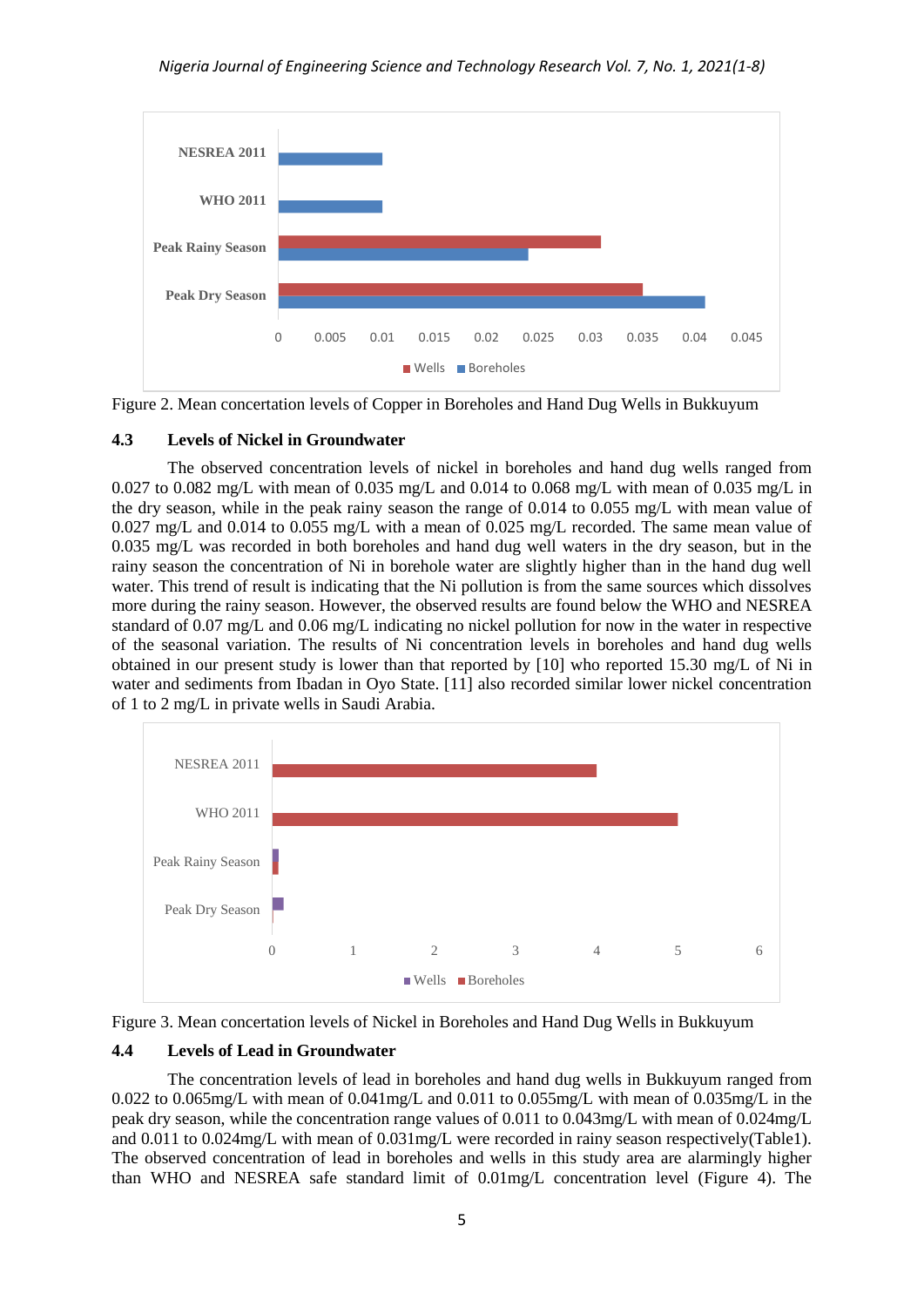boreholes and hand dug wells waters from our present study indicated that groundwater in Bukkuyum are polluted with lead ions. This development of high concentration of lead in groundwater as noticed from our study is a potential public health hazards which could partly be attributed to the lead mine discovered in Zamfara State by Medecins Sans Frotieres (MSF- Holland) in March, 2010. Similar trend of results was also observed by [12, 13] studied the seasonal variation of heavy metal contamination of groundwater in and around Uyyakodan District of Tamil Nadu and Malwa region of Punjab in India.



Figure 4. Mean concertation levels of Lead in Boreholes and Wells in Bukkuyum

# **4.5 Levels of Zinc in Groundwater**

The concentration levels of Zn in boreholes and hand dug wells ranged from 0.011 to 0.027 mg/L with mean value of 0.151 mg/L and 0.036 to 0.143 mg/L with mean of 0.079 mg/L was recorded for peak period of dry season, while the concentration value range of 0.017 to 0.250 mg/L with mean of 0.143 mg/L and 0.036 to 0.179mg/L with mean of 0.081 mg/L was recorded for the peak period of the rainy season respectively. The recorded concentration levels of Zn in this study are all found to be below the permissible limit of 5.0 mg/L and 4.0 mg/L WHO and NESREA Standard. This finding in an indication that the study area has no excessive high Zn content in their groundwater sources and hence free of Zn pollution (Figure 5). The study of [14] is in line with our present findings who also reported lower level of Zn in the range of 0.073 to 1.67 mg/L in the study of heavy metal assessment of Zn in groundwater in Kaltungo local government area in Gombe State, Nigeria. Generally, the study area is not under any Zn contamination but might occur in the long run.



Figure 5. Mean concertation levels of Zinc in Boreholes and Hand Dug Wells in Bukkuyum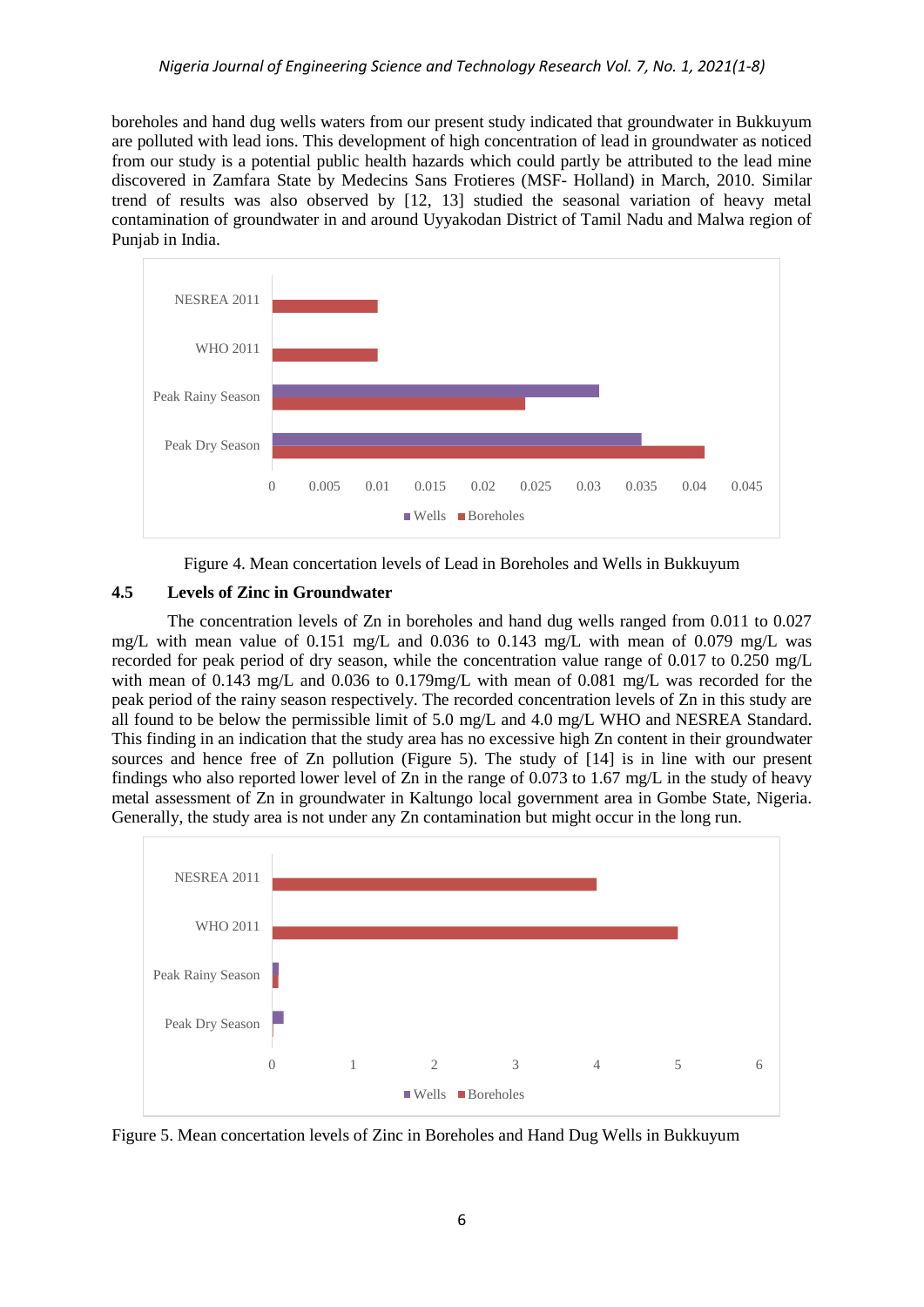#### **5 CONCLUSIONS**

The concentration levels of heavy metals in groundwater in the lead mine affected area of Bukkuyum, Zamfara State were analyzed in the peak periods of dry season and rainy season to determine the level of pollution in boreholes and wells waters. The results recorded indicated that boreholes and hand dug wells are seriously tainted with chromium, Copper and lead at an alarmingly high level of pollution interms of the observed heavy metals studied. The cumulative effect of this development in the long run could be disastrous as groundwater is the major source of water supply to Bukkuyum. The continuous exposure to this heavy metal tainted water through drinking and other household and domestic activities and other uses of the water is a serious cause for concern to the public health as the case of reported lead poisoning was on record from the area affected in Zamfara State. Urgent government intervention is required to provide an alternative mean of water supply to the affected areas of Zamfara State and Bukkuyum in particular to ensure that in the long run human body disorder that is associated with exposure to heavy metals are reduced to a minimum level.

#### **REFERENCE**

- 1. Ogabiela, E.E., Okonkwo, E.M., Oklo, A.D., Udiba, U.U., Hammuel, C.A., Ade-Ajayi, A.F. and Mahmud, A. (2011). Satus of Trace Metal Levels of Different Age Population of Dareta Village, Anka, Nigeria. *Journal of Applied Environmental and Biological Sciences*, vol. 1, no. 5, pp. 96-100.
- 2. Udiba, U., Inuwa, B., Nsikak, A.S., Sikemi, O., Idio U.I., Everlyn O., Victoria H.U., Stella A. and Agboun, D.T. (2011). Impact of Mining Activities on Ground Water Quality Status, Dareta Village Zamfara State. *Scholars Research Library Publishers*, pp 1-285.
- 3. Garba, Z.N. and Galadima, A. (2012). Heavy Metals Pollution in Nigeria: Causes and Consequences. *Elijir pollution*, vol. 45, pp. 7917-7922.
- 4. American Public Health Association (1998). Standard Methods for Examination of Water and Waste Water,  $20^{th}$  Edition. *Washington DC*., pp. 1-26.
- 5. Médecins Sans Frontières (2010). Field News; Lead poisoning in Zamfara State, Nigeria/16.07.10. Available from corresponding website; [http://www.msf.org.au/from-the](http://www.msf.org.au/from-the-%20field/fieldnews/field-news/article/lead-poisoning-inzamfara-state-nigeria.html)[field/fieldnews/field-news/article/lead-poisoning-inzamfara-state-nigeria.html](http://www.msf.org.au/from-the-%20field/fieldnews/field-news/article/lead-poisoning-inzamfara-state-nigeria.html)
- 6. Nouri, J., Mahvi A.H., Babaci A.A., Jahed, G.R. and Ahmadpour, E. (2006). Investigation of heavy metal in ground water, *International journal of physical science,* vol. 9, no. no. 3, pp. 377-384.
- 7. Yusuf, A.A. and Abdu, N. (2013). Human health risk characterization of lead pollution in contaminated farmlands of Abare village Zamfara state Nigeria. *African Journal of Environmental Science and Technology,* pp. 23-26.
- 8. Galadima, A., Muhammad, N.U. and Garba, Z.N. (2010). Spectroscopic investigation of heavy metals in waste water from University students' halls of residence. *International Journal of Chemistry,* vol. 20, no. 4, pp. 239-244.
- 9. Mohammed, A.I. and Gupta, S.G. (2009). Studies on Heavy metal on pollution of ground water sources as an effect of municipal solid waste Dumping in the Mumbiou and Beed India. *African Journal of Basic & Applied Sciences,* pp. 231-239.
- 10. Nubi, O.A., Oyediran L.O. and Nubi, A.T. (2011). Inter-annual trends of heavy metals in marine resources from the Nigerian territorial waters*. African Journal of Environmental Science and Technology,* vol. 5, no. 2, pp. 104-110.
- 11. Ladigbolu, I.A. and Balogun, K.J. (2011). Distribution of Heavy Metals in Sediments of Selected Streams in Ibadan Metropolis, Nigeria. *International Journal of environmental sciences,* vol. 1, no 6, pp. 103-109.
- 12. Mustafa, T. (1988). Determination of heavy metals in samples of portable water from private wells by Atomic Absorption Spectroscopy. *Micro chemical Journal,* vol. 74, pp. 289-297.